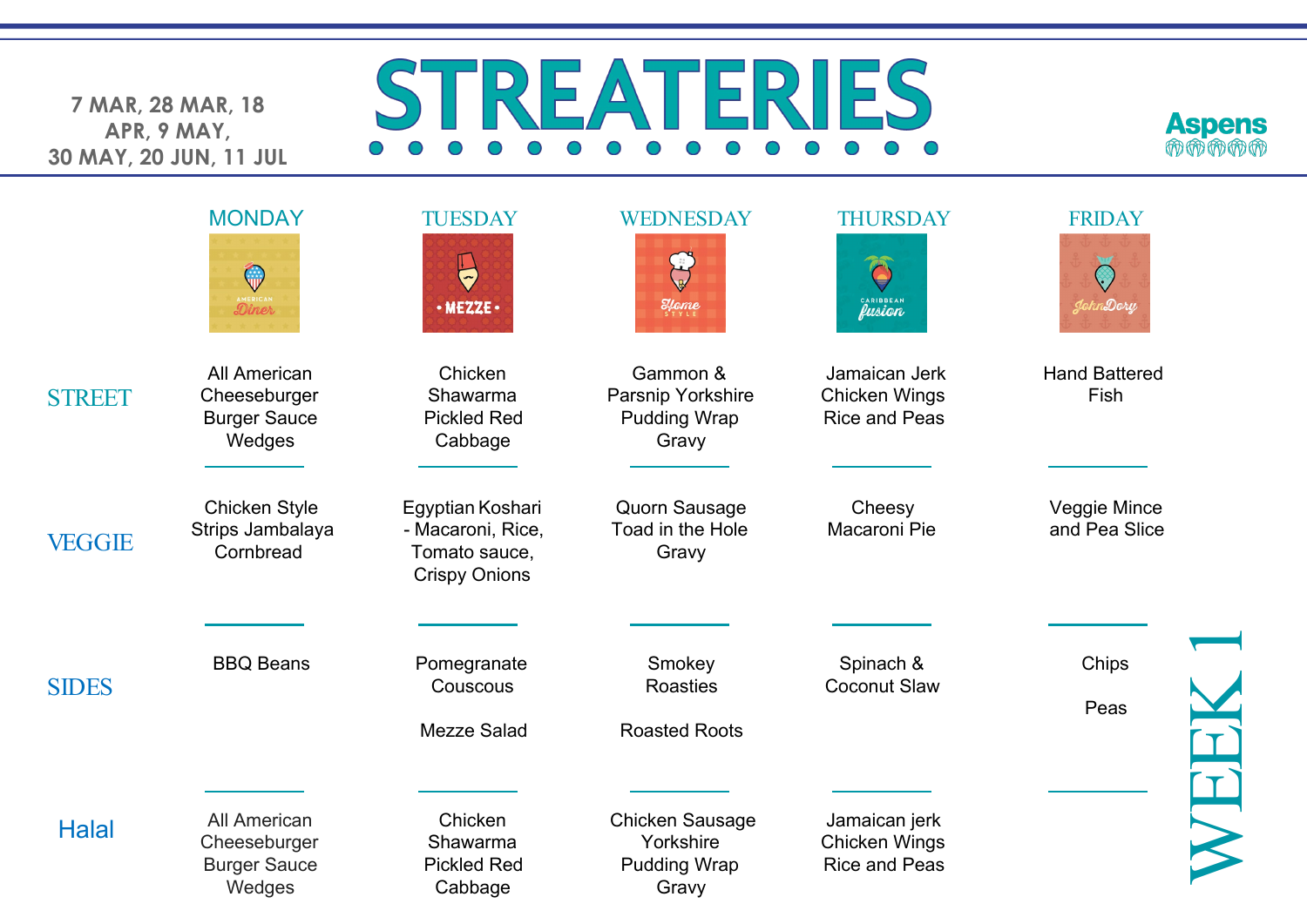21 FEB, 14 MAR,4TH APR,25 APR,16 MAY, 6 JUN, 18TH APRIL

## STREATERIES 00000000000  $\circ$   $\circ$  $\bigcirc$



|               | <b>MONDAY</b><br>$\bigcirc$<br>INCREDIBLE             | <b>TUESDAY</b><br>G<br>Planiø                           | WEDNESDAY<br>J<br>$\mathcal{H}$ <sub>s TYLE</sub>               | <b>THURSDAY</b><br>Ø<br><b>PRN</b><br>ASIAN                | <b>FRIDAY</b><br>JohnDory                         |  |
|---------------|-------------------------------------------------------|---------------------------------------------------------|-----------------------------------------------------------------|------------------------------------------------------------|---------------------------------------------------|--|
| <b>STREET</b> | Spicy Andhra<br><b>Chicken Curry</b>                  | Sweet Potato &<br><b>BBQ Pulled</b><br>Jackfruit Burger | <b>Roast Chicken</b><br>& Stuffing Bap<br>Gravynaise            | Mongolian<br>Lion's Head Beef<br><b>Meatballs</b>          | <b>Hand Battered</b><br>Fish                      |  |
| <b>VEGGIE</b> | Keralan<br><b>EggMolee Curry</b>                      | Veg Chilli Nachos<br>Homemade Salsa                     | <b>Quorn Roast</b><br>& Stuffing Bap<br>Gravynaise              | Korean Spicy Rice<br><b>Bowl with</b><br><b>Fried Egg</b>  | Homemade<br><b>Fishless Cake</b><br>Lemon Yoghurt |  |
| <b>SIDES</b>  | <b>Turmeric Rice</b><br>Masala Roasted<br>Cauliflower | Garlic & Herb<br>Wedges<br><b>Rainbow Slaw</b>          | <b>Fennel Seed</b><br><b>Roasties</b><br><b>Roasted Carrots</b> | Beggar's Noodles<br><b>Sweet Chilli</b><br><b>Broccoli</b> | Chips<br>$\bf \frac{X}{H}$<br>Peas                |  |
| <b>HALAL</b>  | Spicy Andhra<br><b>Chicken Curry</b>                  | Sweet Potato &<br><b>BBQ Pulled</b><br>Jackfruit Burger | Roast Chicken &<br><b>Stuffing Bap</b><br>Gravynaise            | Mongolian<br><b>Lions Head Beef</b><br><b>Meatballs</b>    | щ<br><b>Hand Battered</b><br>Fish                 |  |